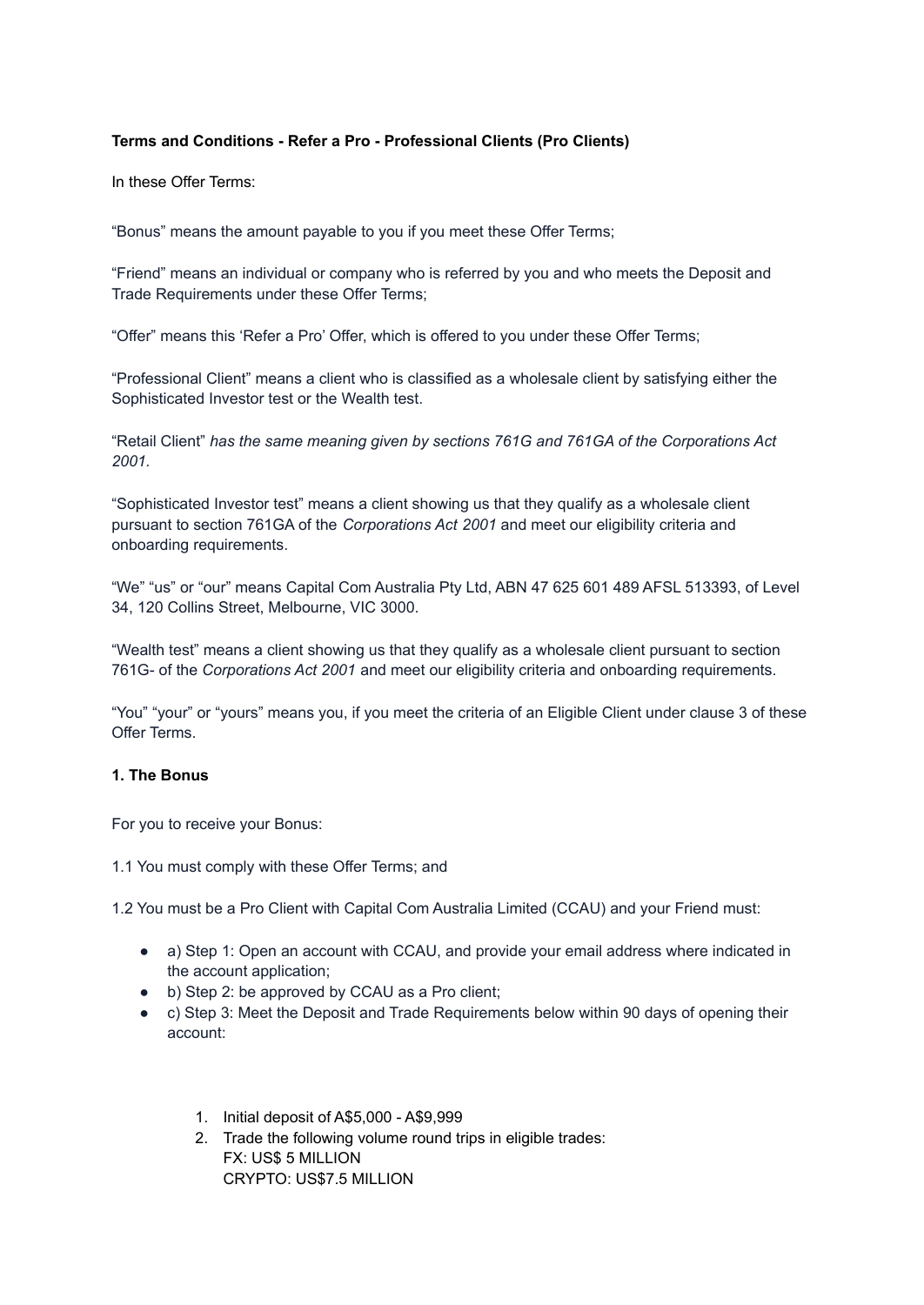## COMMODITIES: US\$10 MILLION INDICES: US\$35 MILLION

**BONUS PAID: SOPHISTICATED INVESTOR TEST: A\$1,250 WEALTH TEST: A\$2,500**

- 1. Initial deposit of A\$10,000 and above
- 2. Trade the following volume round trips in eligible trades: FX: US\$ 20 MILLION CRYPTO: US\$20 MILLION COMMODITIES: US\$30 MILLION INDICES: US\$100 MILLION

## **BONUS PAID: SOPHISTICATED INVESTOR TEST: A\$3,000 WEALTH TEST: A\$6,000**

1.3 Once your Friend meets the Deposit and Trade Requirements, we'll deposit the Bonus into your trading account within 30 days.

1.4 As shown, the Bonus payable to You will differ depending on whether Your Friend becomes a Professional Client by satisfying either the Sophisticated Investor test or the Wealth Test.

# **2. Your Eligibility**

2.1 This Offer is only available to you if you satisfy the following eligibility criteria.

2.2 You're an Eligible Client if you're:

- a) a Pro Client; and
- b) a client with an active account.

## **3. Communicating the Offer**

3.1 You must only refer to close Friends. The offer must not be marketed or promoted through paid advertising channels or to the public (i.e. on public blog sites, search engines or in sponsored ads).

3.2 You must ask your Friend for their permission to send them any information about the Offer. Sending commercial messages to people without consent is considered spam.

## **4. General**

4.1 You and your Friend(s) must participate in this Offer in good faith.

4.2 All new clients will be subject to standard checks undertaken before opening an Account. This involves mandatory checks (not limited to) however in particular from an Anti Money Laundering and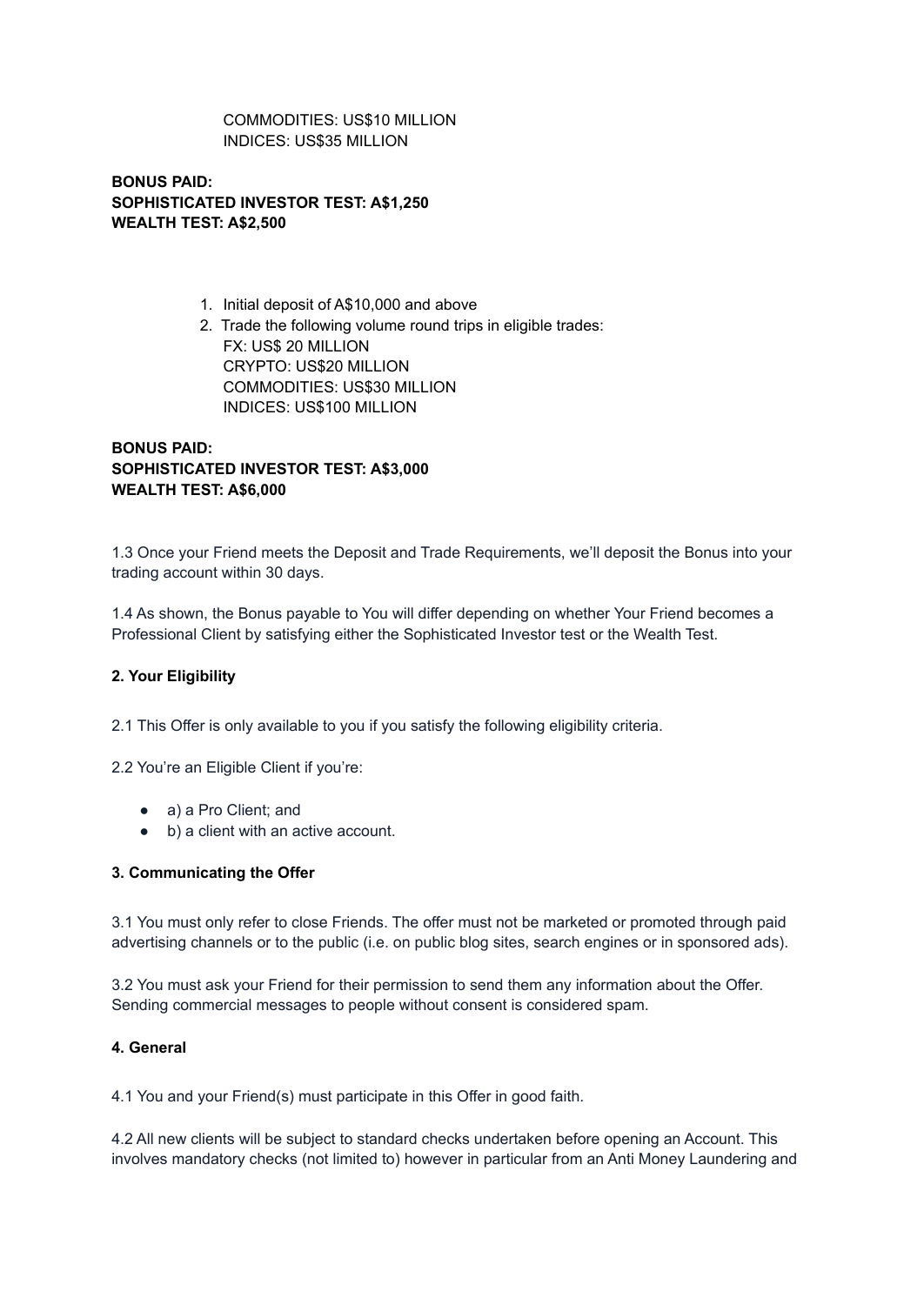Counter Terrorism Financing perspective. As such CCAU retains the right to decline an account within reason.

4.3 Further we reserve the right, at any time and in our sole discretion, to withhold any Bonus awarded to you, exclude you and your Friend(s) from the Offer and/or suspend or permanently terminate trading account access for you and/or your Friend(s), if you or your Friend(s):

- breach any of these Offer Terms or our Terms and Conditions of Service;
- engage in any actual or suspected abuse of this Offer;
- we have reason to suspect that you or your Friend(s) have acted fraudulently or obtained an unfair or unintended advantage under this Offer; or
- If we identify any suspicious transaction within the means of the Anti Money Laundering and Counter Terrorism Financing Act 2006.

4.2 Bonuses cannot be transferred to another person, another person's trading account or exchanged for other goods and services.

4.3 This Offer is not available to Retail clients.

4.4 This Offer can only be claimed once per household.

4.5 You can only refer a Friend once. You cannot refer yourself via a joint account, company account of which you're a director, a family member or a member of the same household.

4.6 This Offer cannot be used in conjunction with any other CCAU promotion/s.

4.7 We reserve the right to modify, change or withdraw this Offer at any time at our sole discretion. If we decide to withdraw this Offer, we'll still honour the Offer in respect of all Bonuses earned prior to the Offer being withdrawn, provided that you and your Friend(s) satisfy these Offer Terms.

4.8 You acknowledge and agree that a Bonus is not an inducement to trade and we will not be liable for trading losses incurred by you or your Friend as a result of your (or their) trading or in relation to this Offer. Trading leveraged products involves a high degree of risk and you could lose substantially more than your initial investment. Please see our Risk Warning at the bottom of this document for further details.

4.9 You acknowledge and agree that the opening of a CCAU trading account is subject to the relevant anti-money laundering and counter-terrorism financing "Know Your Customer" checks under applicable anti-money laundering laws and that we can't accept Friend referrals from jurisdictions on our banned countries list.

4.10 You acknowledge and agree that your participation in this Offer doesn't make you our agent or representative.

4.11 This Offer is only valid for residents of Australia.

4.12 We take our privacy obligations seriously. Please review our [Privacy](https://assets.pepperstone.com/legal/APAC_ROW/PrivacyPolicy.pdf) Policy for more information about how we handle your personal information.

4.13 These Offer Terms are governed by the laws of the state of Victoria, Australia and shall be subject to the relevant legislative requirements..